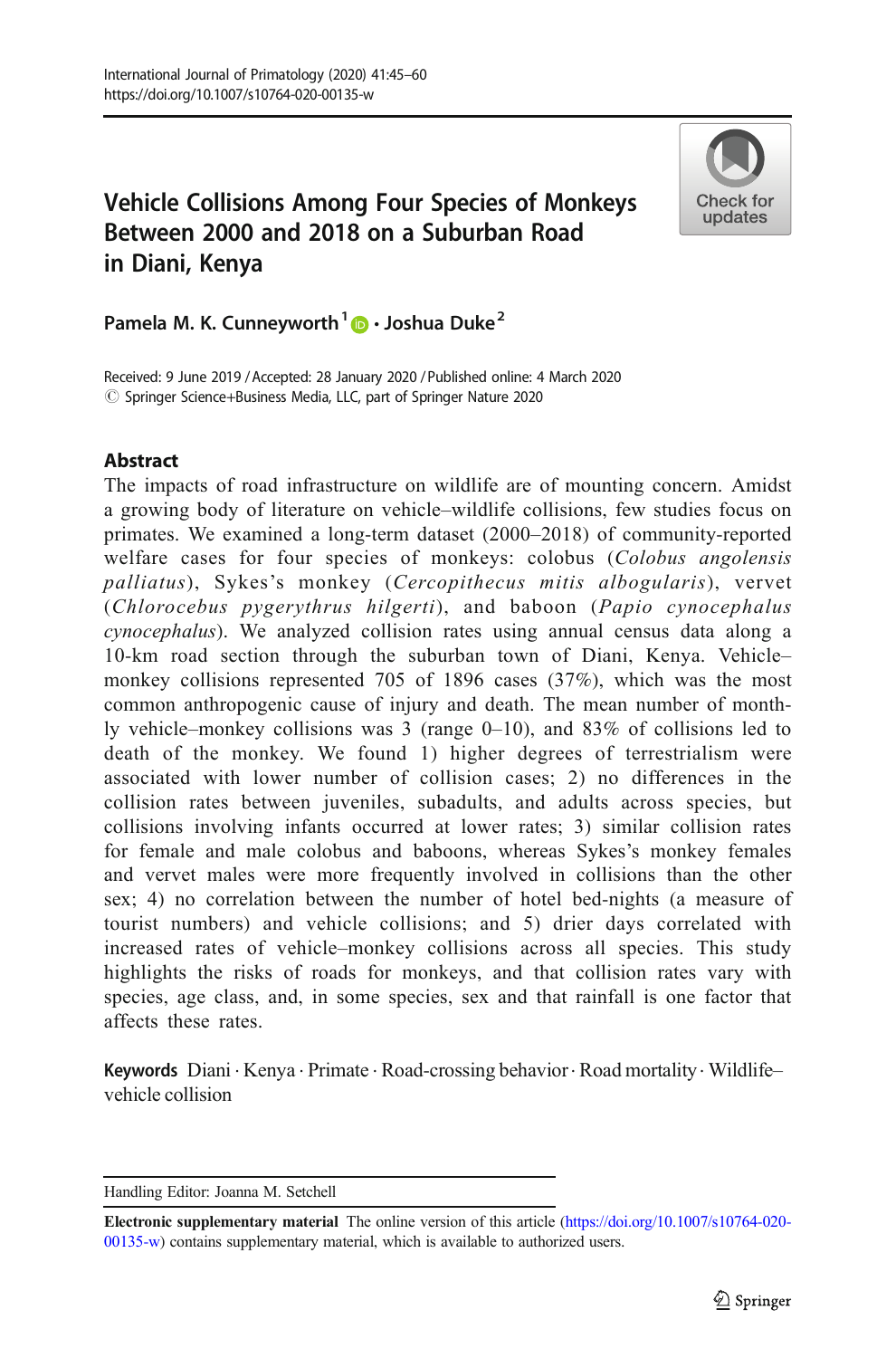# Introduction

The ecological impact of roads is considered a major threat to global biodiversity (Forman and Alexander [1998](#page-13-0); Polak et al. [2014;](#page-14-0) Trombulak and Frissell [2000](#page-15-0)). Studies of the direct impact of vehicle–wildlife collisions suggest that roads are a leading cause of vertebrate fatalities (Forman and Alexander [1998](#page-13-0); Glista et al. [2009](#page-13-0)). Speciesspecific rates of vehicle–wildlife collisions reflect differences in the species' response to roads, including variation in attraction to roads and vehicle avoidance behavior. Collision rates are also affected by vehicle volume and speed (Barrientos and Bolonio [2009;](#page-12-0) Ramp et al. [2005](#page-14-0); Seiler [2005\)](#page-15-0), population density (Mysterud [2004\)](#page-14-0), season (Dodd et al. [2005\)](#page-13-0), degree of terrestrialism (Caceres [2011](#page-12-0); Sosa and Schalk [2016](#page-15-0)), and moon phase (Colino-Rabanal et al. [2018](#page-13-0)).

Understanding differential rates of vehicle collisions provides information on pop-ulation viability (Dreiss et al. [2010;](#page-13-0) Olson et al. [2014](#page-14-0); Schwab and Zandbergen [2011](#page-14-0)) as age and sex survival rates influence population growth and stability in distinct ways (Gaillard et al. [1998;](#page-13-0) Schindler et al. [2012](#page-14-0); Schorcht et al. [2009\)](#page-14-0). For example, in polygynous species, the female contribution to population growth is greater than that of the male (Gaillard *et al.* [1998](#page-13-0); Olson *et al.* [2014\)](#page-14-0), and juveniles contribute more to population size stability than other age classes (Gaillard *et al.* [1998](#page-13-0); Hatter and Janz [1994\)](#page-13-0).

The literature on vehicle–wildlife collisions has proliferated since 2000 but the focus on primates has been relatively limited. A scoping review conducted in 2009 identified 131 species in 30 species groups affected by road infrastructure but none of those described involved primates (Fahrig and Rytwinski [2009\)](#page-13-0). Moreover, a recent article identified 46 primate species affected by road infrastructure (Hetman et al. [2019\)](#page-13-0), yet studies that provide insights into how roads affect primates are entirely lacking.

To address the knowledge gap for vehicle–primate collisions, we examined a longterm dataset for four sympatric monkey species in Diani, Kenya: Peters's Angola colobus (Colobus angolensis palliatus), Zanzibar Sykes's monkey (Cercopithecus mitis albogularis), Hilgert's vervet (Chlorocebus pygerythrus hilgerti), and the Southern yellow baboon (Papio cynocephalus cynocephalus). We explore the number of vehicle–monkey collisions for the study period, expressed as collision rates exposed to the same 10-km section of road from 2000 to 2018. It is an ideal opportunity for understanding the differential road effects on species with various morphological and social attributes highlighted as risk factors in other wildlife species.

We tested predictions arising from four hypotheses: 1) Arboreal species are at lower risk of vehicle–monkey collisions than terrestrial species because arboreal species do not descent to the ground and therefore avoid crossing road surfaces. Thus, we predict that colobus and Sykes's monkeys, the more arboreal species in Diani, will be involved in vehicle–monkey collisions at lower rates than vervets and baboons, the more terrestrial species in the town. 2) Collision rates differ across the age classes and sex because differences in behavior put specific age classes and sexes at higher risk. Thus, we predict that juveniles will be involved in vehicle–monkey collisions at higher rates than the other age categories given their inexperience in road crossings. 3) Tourist numbers affect collision rates because they increase vehicle numbers. Thus, we predict that collision rates increase with the number of beds occupied reported by hotels. 4)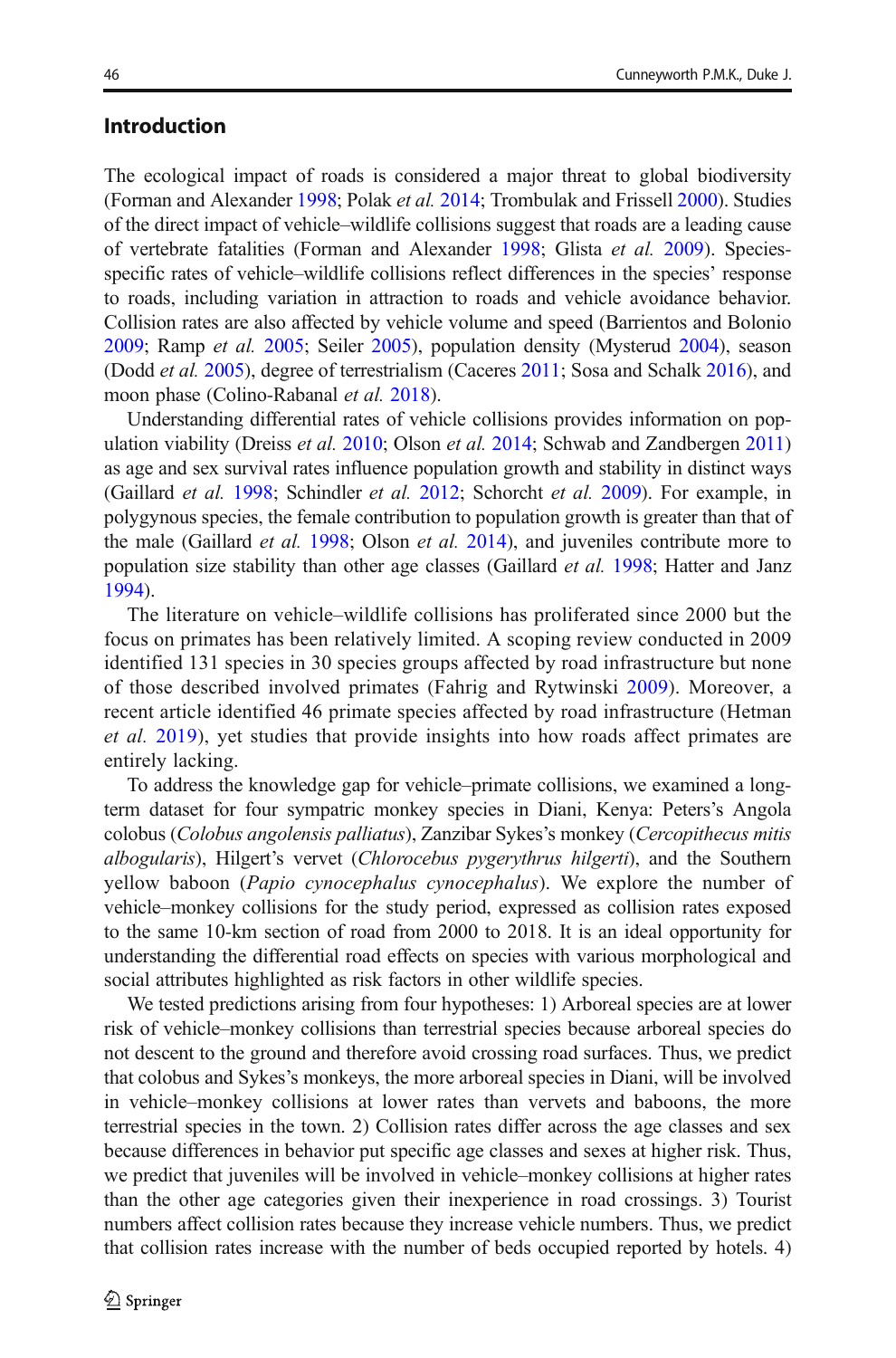Rainfall affects collision rates, because daily path length increases in the dry season. Thus, we predict more collisions in the dry season than in the wet season.

# **Methods**

#### Study Site

Diani is an international tourist beach resort in Kwale County, southeastern coastal Kenya (Fig. 1). The suburban town contains remnant patches of the coastal Zanzibar–Inhambane undifferentiated forest floristic region, which extends from southern Somalia to the mouth of the Limpopo River in Mozambique (Schipper and Burgess [2004](#page-14-0); White [1983\)](#page-15-0). The climate is bimodal. A shorter dry season occurs between July and September and a longer dry season occurs between December and March, whereas April–June and October– November are the typically rainy months (J. Beakbane unpubl. data).

We conducted our study along a 10-km paved section of Diani's Beach Road between Southern Palms Beach Resort (−4.267569°, 39.595537°) and KFI Supermarket (−4.342196°, 39.563738°). The Kenyan government constructed this road through primary forest in 1971; it runs parallel to the Indian Ocean 230– 1600 m inland. The road is 6 m wide with verge widths of 0–3 m. Some verges are vegetation or dirt paths, whereas others are paved, paving block walkways, or paved driveways. Shrub and forest line the roadside in some areas, and human development occurs along others. The local conservation organization has installed aerial bridges for primates to cross the road. During the study period, the number of bridges varied between 3 in 2000 and 29 in 2018. Several power cables pass overhead. The road is in reasonable repair with some small potholes.



Fig. 1. Location of the study site in Diani, Kwale County, Kenya. Beach Road is indicated by the thin line bisecting the town. The bold line shows the annual monkey census area from which we derived population data.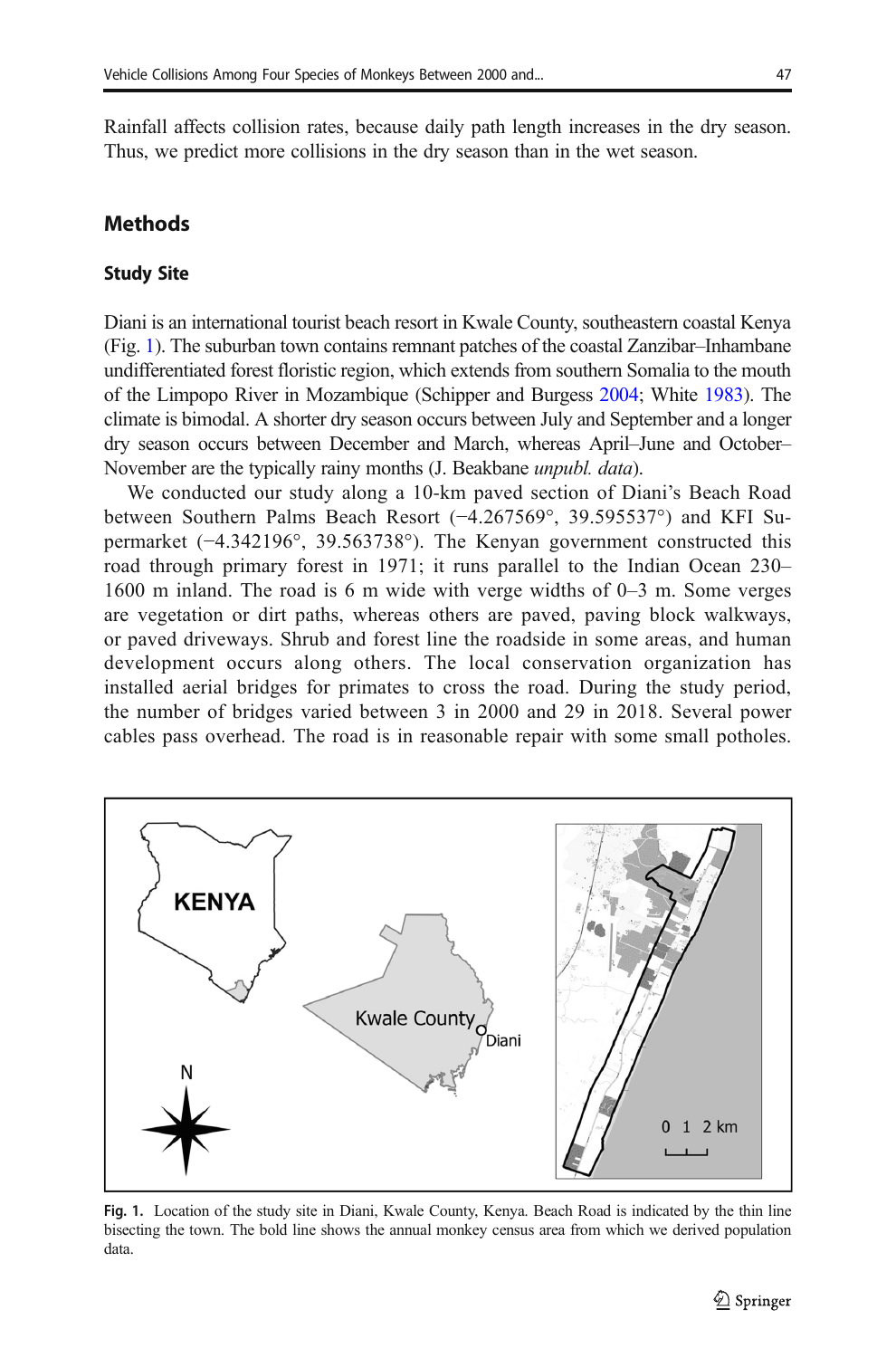There are eight speed bumps and a few painted lines and traffic signs. The speed limit is 50 km/h.

# Study Species

Diani has four sympatric species of monkey: one colobine and three cercopithecines. All four species are diurnal but they vary in habitat use, terrestrial tendencies, food consumption, group structure and size, and body mass (Table [I\)](#page-4-0).

# Data Collection

Vehicle–Monkey Collision Data Colobus Conservation, a local conservation organization based in Diani, operates a primate rescue service that responds to information provided by members of the community. The research team evaluates each case in the field. The team either collects the remains or captures the animal if it requires care, and the organization's clinic provides veterinary intervention as necessary. When an animal recovers, the team releases the individual either near the capture site or to its group if that is known. The team records each case on a standardized report sheet, including date, time, species, age, sex, cause, description of the case, location, and outcome (not found, alive not captured, treated and released, dead, died under treatment, or euthanized), and any clinical symptoms and treatment. We collated the report sheets by cause and created a dataset of vehicle–monkey collisions for the years 2000–2018. We limited the dataset to road locations along a 10-km section of Diani's Beach Road.

Monkey Census Data The conservation organization carried out a census in October in Diani for the four monkey species for the years 2004–2006 and 2010–2018. The census determined population size and structure. Census area width varied 250–430 m on the east and 400–1230 m on the west side of Diani's Beach Road. For analysis, we matched the census area to the 10-km section of road where Colobus Conservation collected the vehicle–monkey collision data.

For colobus, Sykes's monkey, and vervet, teams of two people visited each property systematically, beginning at the most northerly point of the study area. Four to six teams carried out east-to-west transects. Vegetation type and the location of human structures such as houses, fences, and walls determined the choice of transect width. When a team observed an individual monkey or a group, they moved off the transect line to take a GPS point in the center of the group, counted the number of individuals in each age class, and recorded the data on a standardized worksheet. Once the team completed the data collection, they returned to the transect line and continued. The teams walked approximately 1–1.5 km/h. The team leader positioned him or herself on the roadside and coordinated the census teams to implement the census of the east and west sides of the road in parallel moving southward. The team leader reviewed data in the field and deleted double counts. The teams conducted the census over three consecutive days. Transects began at 07:00 h and ended at 18:00 h with a break from 12:30 h to 14:00 h. As the census took place during most daylight hours and hours when monkeys are active, we considered the data as near-total counts.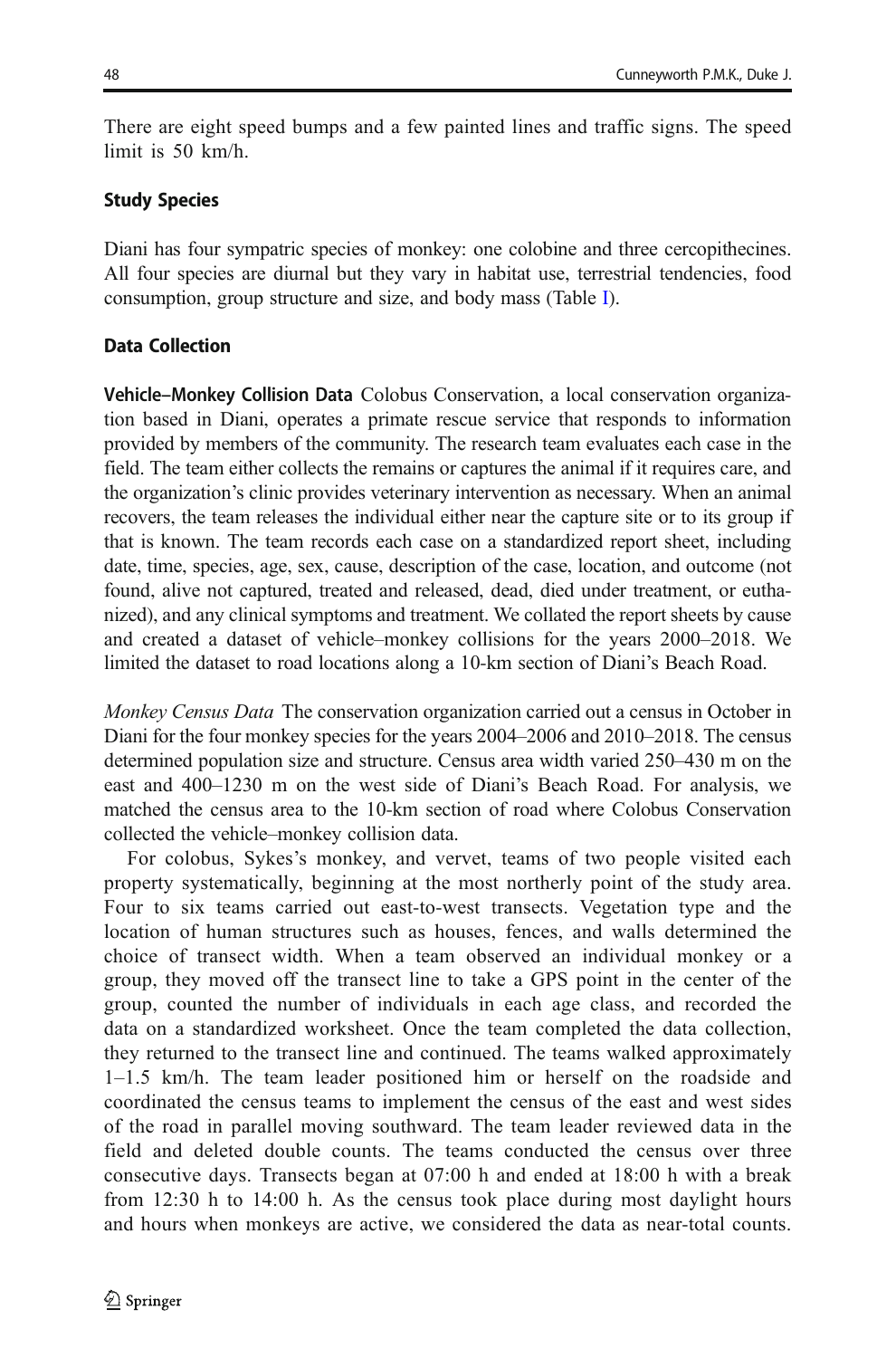Table | Monkey species of Diani, Kenya with species' attributes Table I Monkey species of Diani, Kenya with species' attributes

<span id="page-4-0"></span>

| Common name (scientific name)                                | Habitat | Stratum <sup>a</sup> | consumption<br>Food | Group structure                                                 | Group size Body mass |                                | References                                                                           |
|--------------------------------------------------------------|---------|----------------------|---------------------|-----------------------------------------------------------------|----------------------|--------------------------------|--------------------------------------------------------------------------------------|
| (Colobus angolensis palliatus)<br>Peters's Angola colobus    | Forest  | Arboreal             |                     | Folivorous Unimale, multifemale 2-13                            |                      | Male: 10.7 kg<br>Female: 9 kg  | McGraw 2014; Harvey et al. 1987<br>Anderson 2005; Dunham and                         |
| (Cercopithecus mitis albogularis)<br>Zanzibar Sykes's monkey | Forest  |                      |                     | Semiarboreal Omnivorous Unimale, multifemale                    | 4-65                 | Female: 4.4 kg<br>Male: 7.6 kg | Harvey et al. 1987; Thomas 1991<br>Coleman and Hill 2014;                            |
| (Chlorocebus pygerythrus hilgerti<br>Hilgert's vervet monkey |         |                      |                     | Woodland Semiterrestrial Omnivorous Multimale, multifemale 6-20 |                      | Male: 5.4 kg<br>Female: 3 kg   | Cheney et al. 1988; Harvey et al. 1987;<br>Isbell et al. 2009;<br>Rose 1979          |
| Southern yellow baboon (Papio<br>cynocephalus cynocephalus)  | Savanna | Terrestrial          |                     | Omnivorous Multimale, multifemale 27-43                         |                      | Male: 20 kg<br>Female: 15 kg   | Harvey et al. 1987; Kitegile 2016,<br>Napier and Napier 1985<br>Altmann et al. 1985; |
|                                                              |         |                      |                     |                                                                 |                      |                                |                                                                                      |

<sup>&</sup>lt;sup>a</sup> Based on percentage estimates of terrestrialism from the literature on nonurban groups. Based on percentage estimates of terrestrialism from the literature on nonurban groups.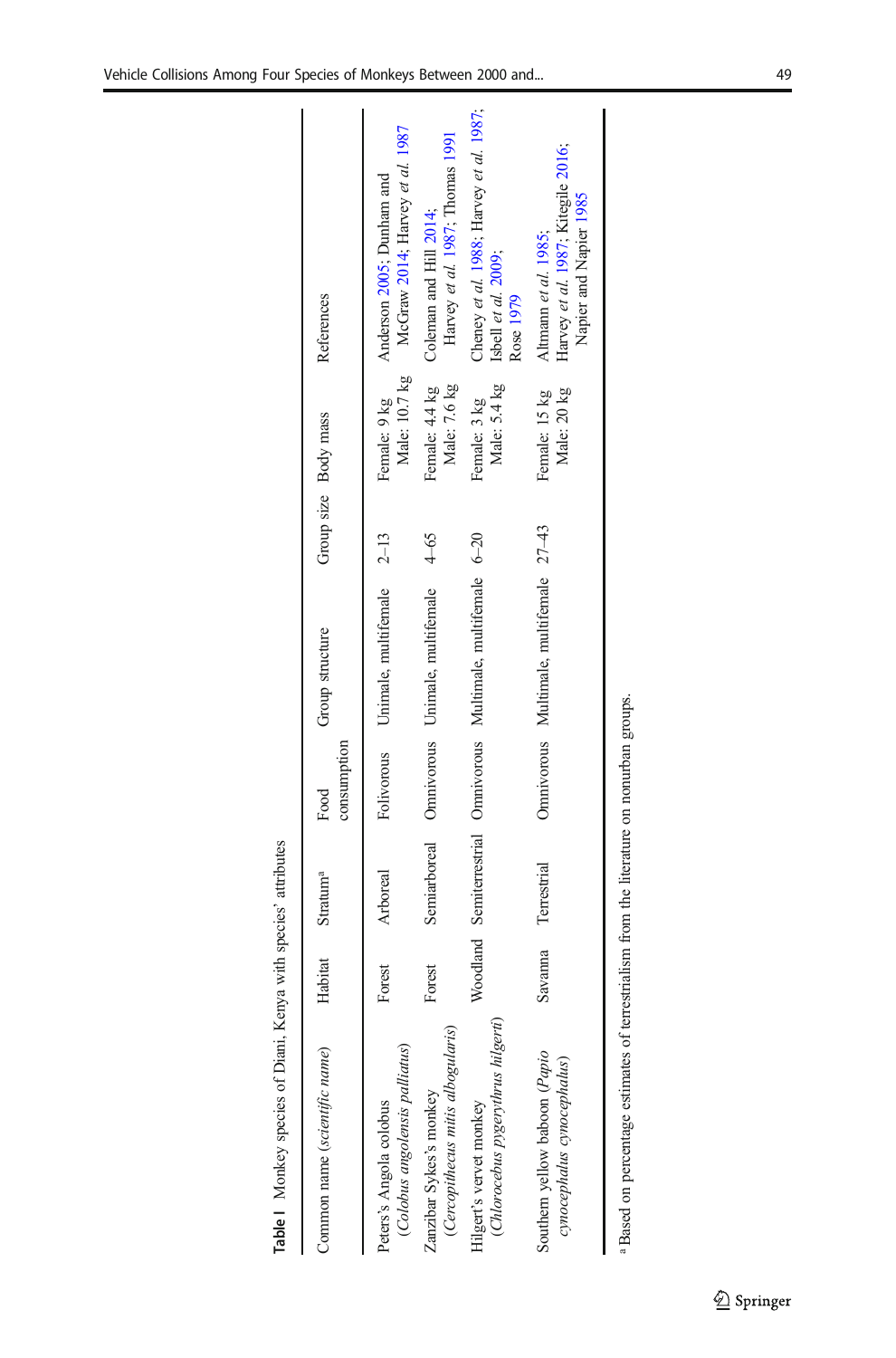For the baboon census, teams of two people visited all groups in Diani within 1 week. The team positioned themselves ahead of the group and waited for the baboons to pass a stationary linear object such as a road or fence. As the group crossed that object, one researcher stated the age and sex of each baboon to a recording individual. The teams conducted three to six group censuses and used the mode of these repeated counts to determine total counts.

Researchers collected census data at a distance of 5–15 m as the study area is in a suburban environment and the monkeys are typically well habituated. The teams did not approach closer than 5 m. Researchers collected age-class data (infant, juvenile, subadult, and adult) for all species but collected only sex data for juvenile, subadult, and adult colobus and baboons, given the difficulty of accurately identifying sex in all age classes of Sykes's monkeys and vervets and in infants of all four species.

Hotel Bed-Night Data We used monthly hotel bed-night data for Kwale County from January 2010 to December 2018 (Kenya National Bureau of Statistics [2018\)](#page-13-0). Owing to Diani's popularity as an international tourist destination, we used this dataset as a proxy variable for vehicle volume (Þórhallsdóttir and Ólafsson [2017;](#page-15-0) Saenz-de-Miera and Rosselló [2012\)](#page-14-0).

**Rainfall Data** We used daily rainfall data, measured in mm, collected at *ca*. 09:00 h during the study period corresponding to the census years 2004–2006 and 2010–2018. The rain gauge was located 1.7 km south of the study site.

#### Statistical Analysis

Using SPSS statistic software (IBM Corp, Version 24), we tested assumptions prior to performing all statistical analyses. We rejected the null hypothesis at a 0.05 significance level.

We first calculated the percentage of illness and each type of anthropogenic cause of injury and death in the dataset (vehicle–primate collisions, electrocutions, snares, poison, domestic dog attacks, primate pets, and human abuse) that occurred in the study area surrounding the 10 km section of Diani's Beach Road. We then calculated the Constant Annual Growth Rate to determine the overall population trend of each species. The formula is expressed as follows:

Constant annual growth rate = 
$$
\left(\frac{\text{Final population}}{\text{Beginning population}}\right) \land (1/(15-1))-1,
$$

where Beginning population  $=$  the number of individuals based on the 2004 annual census; Final population = the number of individuals based on the 2018 annual census; and 15 is the number of years between the beginning population and final population.

We tested for species differences in rates of vehicle–monkey collisions by dividing the annual number of cases by the annual population size as determined by the census data for each of the years 2004–2006 and 2010–2018. We used Shapiro–Wilk's test to test normality and Levene's test to test the homogeneity of variance. As the results for both tests were significant, we continued with a Kruskal–Wallis test. As this was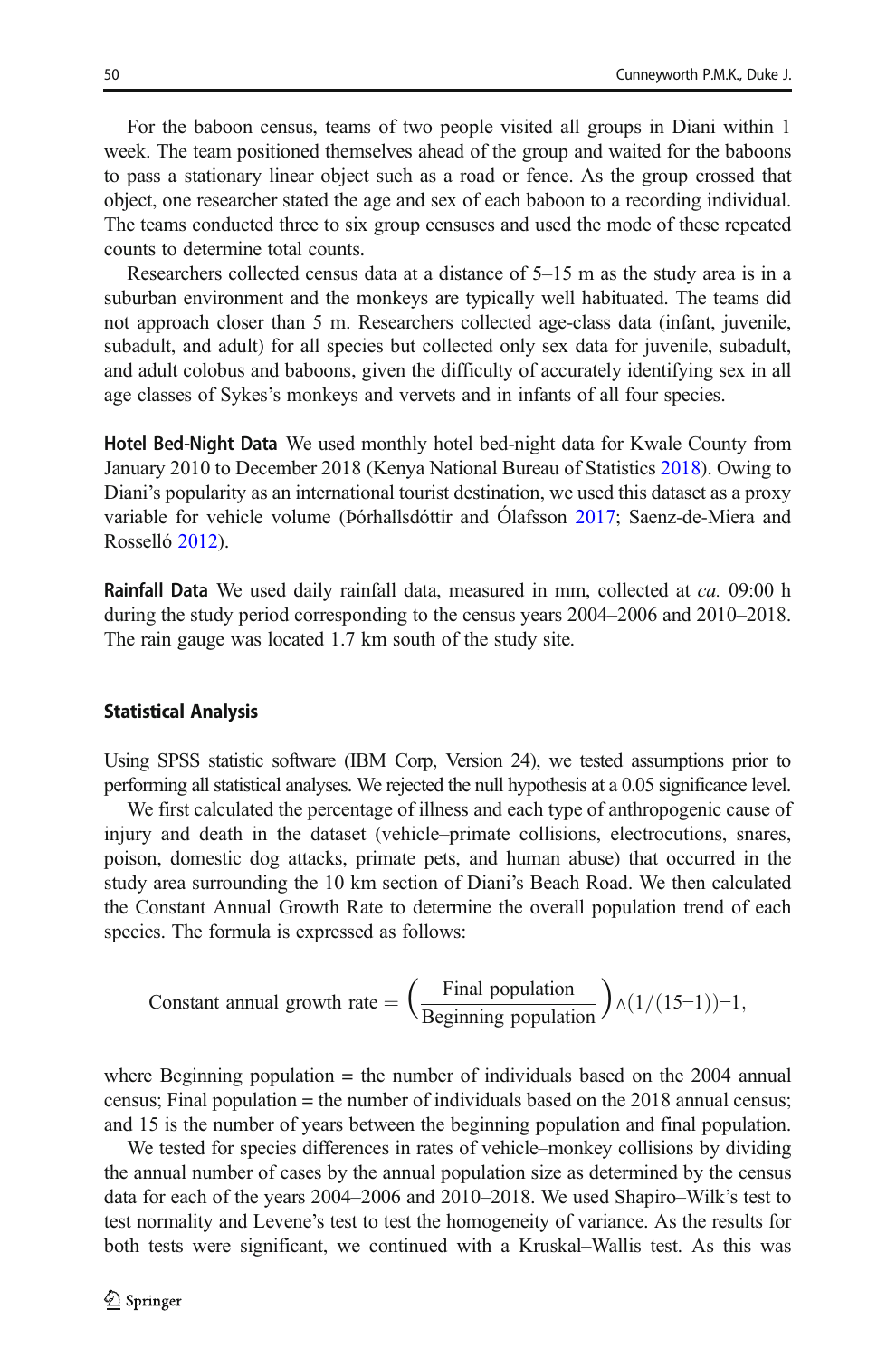significant, we carried out planned *post hoc* testing for pairwise analyses comparing species using the Wilcoxon rank sum test.

To examine age-class involvement in vehicle collisions, we summed the number of cases of infant, juvenile, subadult, and adult for each species for those years with corresponding census data (2004–2006 and 2010–2018). We also determined the size of each age class in the population for the same years using age-class data collected during the annual census. We then calculated the annual proportion of the population involved in collisions for each age class for each species. We used a Kruskal–Wallis test to assess the null hypothesis that within species, the mean ranks are equal across age classes. For species that were not consistent with the null hypothesis ( $P < 0.05$ ), we carried out *post hoc* testing in pairwise comparisons using a Mann–Whitney  $U$  test to identify the age classes that were significantly different. We reported the nonadjusted P values as these tests were planned and limited to a small number of tests (Armstrong [2014\)](#page-12-0).

To compare the frequency of collisions between the sexes, we used Pearson's chisquare tests for females and males involved in vehicle–monkey collisions for years 2000–2018 for each species. We assumed a 50:50 ratio of females to males in the population of each species.

We used a two-tailed Pearson's correlation coefficient to compare the number of vehicle–monkey collisions as a percentage of the population and two types of seasonality–tourism and rainfall. We used data from the annual census of each year to determine the proportion of the population involved in collisions in each month of that year. We summed the daily rainfall data by month and conducted the analysis on a month-to-month basis. Hotel bed-night data were available for  $2010-2018$  ( $N = 108$ ) mo), and rainfall data were available for  $2004-2006$  and  $2010-2018$  ( $N = 144$  mo).

# Ethical Note

We carried out our study with permission from the Kenya Wildlife Service and the National Commission of Science, Technology, and Innovation under permit number NACOSTI/P/17/49217/14501. The study was also approved by the Zoology Department of Anglia Ruskin University. The authors have no conflicts of interest or competing financial interests.

Data Availability The datasets generated and analyzed during the current study are available in the supplementary files or from the corresponding author upon request.

## **Results**

Between January 2000 and December 2018, Colobus Conservation received 1896 reports from the community relevant to primate illnesses, injuries, and deaths. Vehicle–monkey collisions were the most frequent cause reported, accounting for  $37\%$  ( $N = 705$ ) of the cases. The monthly frequency of vehicle–monkey collisions ranged 0–10 cases with a mean of 3.1  $\pm$  SD 2.0 (N = 228 months) (Fig. [2\)](#page-7-0). Survival rates were low, as only 15% (104 of 705) of individuals were either alive and not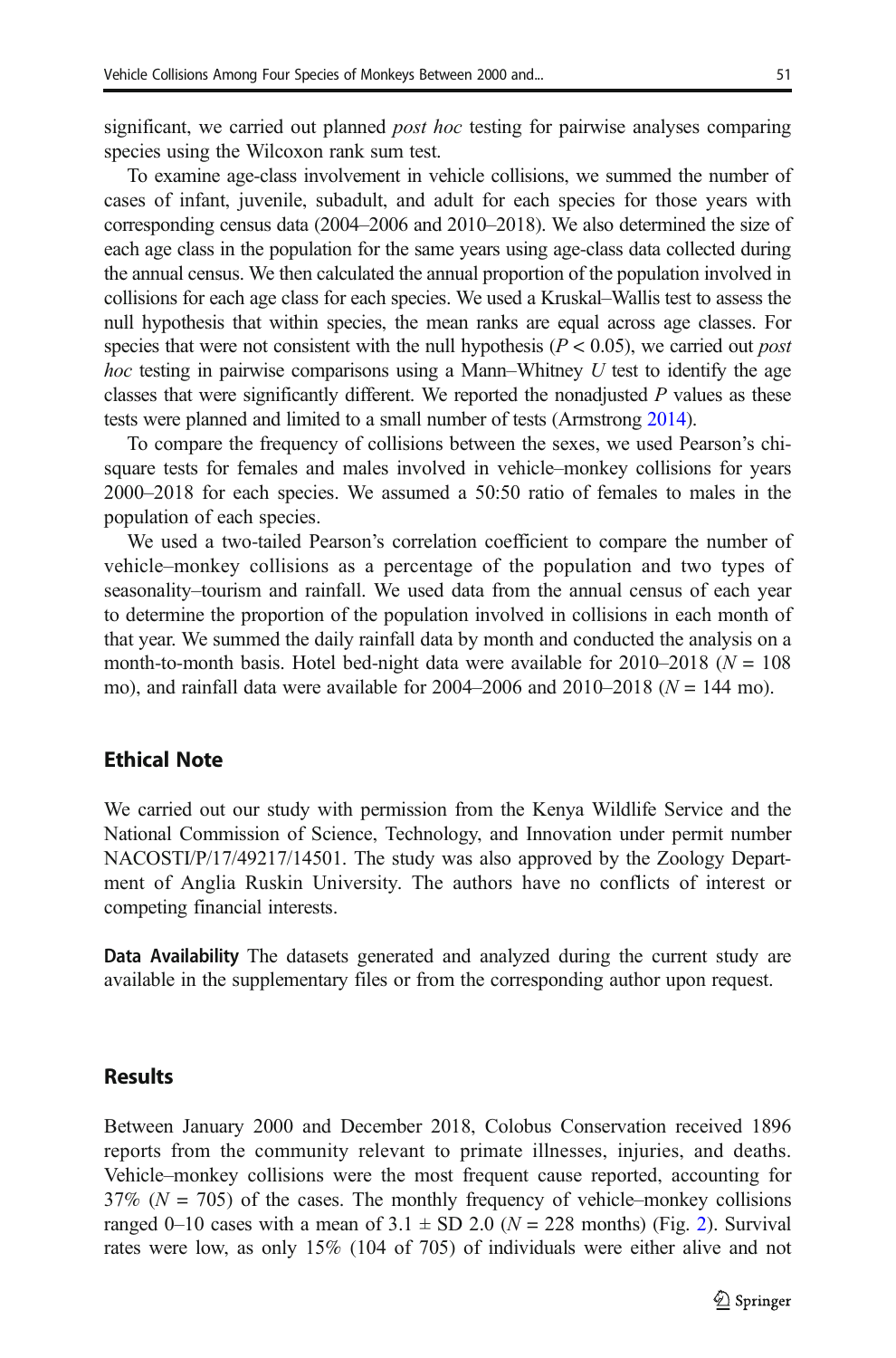<span id="page-7-0"></span>

Fig. 2. Distribution of the monthly number of vehicle–monkey collisions on Beach Road in Diani, Kenya for four monkey species combined (colobus, Sykes's monkey, vervet, and baboon) for  $2000-2018$  ( $N = 19$  yr).

captured or treated and released. Death occurred in 83% of cases ( $N = 588$ ); these 588 cases were made up of 80% dying on impact or shortly thereafter, 9% dying during treatment, and 11% euthanized as a result of the injuries. In 2% of cases, the team did not find the monkeys when they followed the report up in the field.

| Year                        | Colobus | Sykes's | Vervet | Baboon |
|-----------------------------|---------|---------|--------|--------|
| 2004                        | 258     | 690     | 243    | 118    |
| 2005                        | 208     | 577     | 244    | 99     |
| 2006                        | 188     | 375     | 169    | 103    |
| 2010                        | 321     | 679     | 159    | 108    |
| 2011                        | 328     | 714     | 223    | 138    |
| 2012                        | 323     | 734     | 191    | 148    |
| 2013                        | 310     | 1104    | 282    | 156    |
| 2014                        | 296     | 742     | 146    | 160    |
| 2015                        | 280     | 673     | 212    | 186    |
| 2016                        | 311     | 709     | 243    | 181    |
| 2017                        | 225     | 815     | 289    | 190    |
| 2018                        | 214     | 814     | 274    | 206    |
| Constant annual growth rate | $-0.01$ | 0.01    | 0.01   | 0.04   |

Table II Population as determined by an annual census of four monkey species in Beach Road study area, Diani, Kenya, 2004–2006 and 2010–2018, with the constant annual growth rate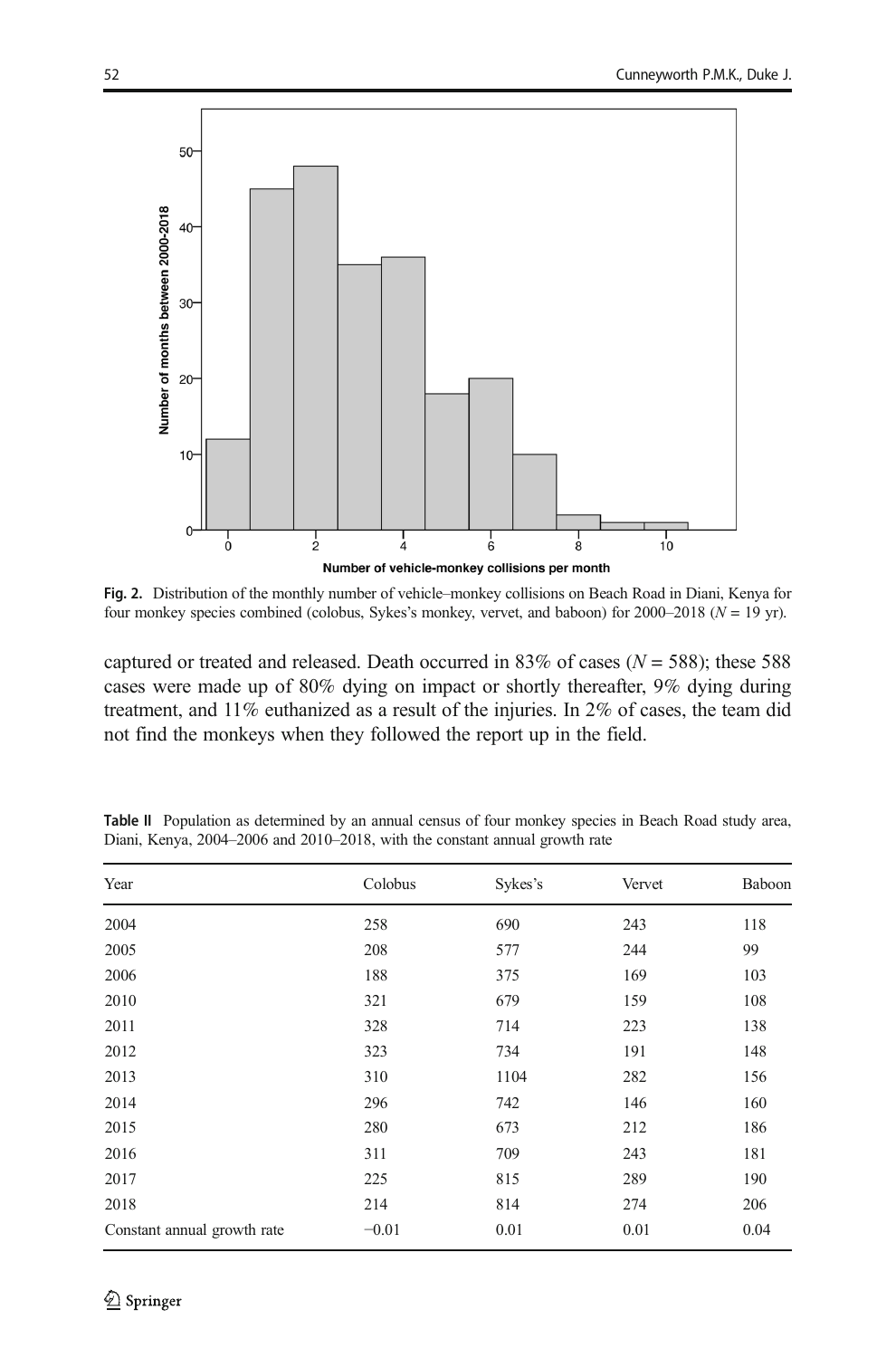

Fig. 3. Percentage of the population involved in vehicle–monkey collisions on Beach Road in Diani, Kenya, for four monkey species in 2004–2006 and 2010–2018 ( $N = 12$  yr). Bars show the median, boxes the interquartile range, whiskers the minimum and maximum values, open circle an outlier, and the asterisk an extreme outlier.

Constant annual growth rate varied between species, with colobus showing negative growth while Sykes's monkeys, vervets, and baboons showed positive growth (Table [II\)](#page-7-0). When standardized across years by dividing the number of cases by the annual population size, collision rates differed significantly across species ( $\chi^2$  = 8.451,  $N = 12$ , df = 3,  $P = 0.038$ ) (Fig. 3). In pairwise *post hoc* comparisons, we found significant differences only between colobus and Sykes's monkeys, and baboons (colobus–Sykes's:  $\chi^2 = -0.92$ ,  $N = 12$ , df = 3,  $P = 0.87$ ; colobus–vervet  $\chi^2 = 5.04$ , N  $= 12$ , df = 3, P = 0.37; colobus–baboon:  $\chi^2 = 13.54$ , N = 12, df = 3, P = 0.02; Sykes's– vervet:  $\chi^2 = 5.96$ ,  $N = 12$ , df = 3, P = 0.29; Sykes's-baboon:  $\chi^2 = 14.46$ ; N = 12, df = 3,  $P = 0.01$ ; vervet-baboon:  $\chi^2 = 8.5$ ,  $N = 12$ , df = 3,  $P = 0.13$ ).

The pattern of collisions by age class (infant, juvenile, subadult, adult) varied. For colobus and vervets, rates did not differ significantly across age-classes (colobus:  $\chi^2 = 5.17$ ,  $N = 48$ , df = 3,  $P = 0.16$ ; vervet:  $\chi^2 = 2.35$ ,  $N = 48$ , df = 3,  $P = 0.50$ ). However, for Sykes's monkeys, infants were involved in collisions more often than the other age classes ( $\chi^2$  = 15.94, N = 48, df = 3, P = 0.001) and subadults were involved less often than adults, whereas for baboons, infants were involved less often than all other age classes but this was significant only with juveniles ( $\chi^2$  = 11.2,  $N = 48$ ,  $df = 3$ ,  $P = 0.011$ ). There were no statistically significant differences in rates of vehicle–monkey collisions between the sexes in colobus and baboons;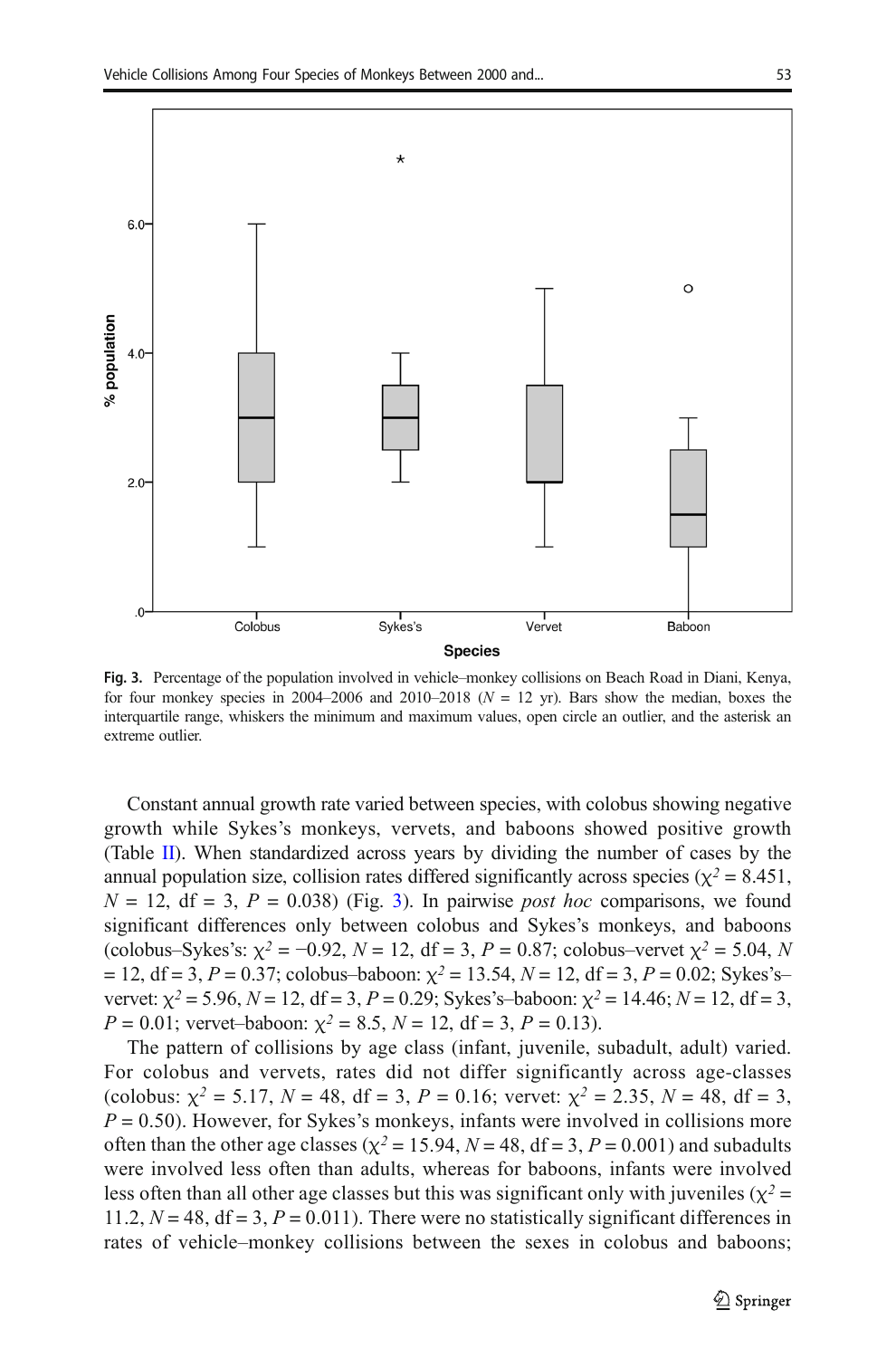| <b>Species</b> | Female | Male | $\chi^2$ | P         |
|----------------|--------|------|----------|-----------|
| Colobus        | 72     | 82   | 0.649    | 0.420     |
| Sykes's        | 207    | 152  | 8.426    | $0.004**$ |
| Vervet         | 35     | 59   | 6.128    | $0.013*$  |
| Baboon         | 17     | 22   | 0.641    | 0.423     |

Table III Vehicle–monkey collisions by sex for four species of monkey on Beach Road in Diani, Kenya,  $2000-2018$  ( $N = 19$  yr)

Pearson chi-square analyses assume 50:50 sex ratios.

 $*P \leq 0.05$ ;  $**P \leq 0.01$ .

however, female Sykes's monkeys were involved in significantly more vehicle– monkey collisions than were males, whereas the opposite was true for vervets (Table III).

Seasonality of hotel bed-nights and rainfall had different effects on collision rates (Table IV). Vehicle collisions were not significantly correlated with hotel bed-nights for any species. Vehicle collisions, however, were negatively correlated with rainfall for all species, evidence that more collisions occurred in the drier months. The correlation was significant only for colobus and Sykes's monkeys.

## **Discussion**

Between 2000 and 2018, vehicle–monkey collisions accounted for 37% of the total number of primate welfare cases reported to Colobus Conservation by members of the community. Furthermore, >80% of the vehicle–monkey collision cases we examined resulted in death of the individual. These results are consistent with studies that describe roads as a leading cause of wildlife fatalities in nonprimates (Forman and Alexander [1998;](#page-13-0) Glista et al. [2009\)](#page-13-0). We found that vehicle–monkey collisions were almost 2.5 times as common as monkey electrocution cases in Diani. However, three previous studies of suburban monkeys—chacma baboons (Papio ursinus), Hanuman langurs (Semnopithecus entellus entellus), and Wied's marmosets (Callithrix kuhlii)—(Beamish [2009;](#page-12-0) Ram et al. [2015;](#page-14-0) Rodrigues and Martinez [2014\)](#page-14-0) found that electrocution cases were more common than collisions. This variation is likely because of the differences in road characteristics such as speed limit, number of curves in the road, and the type of

Table IV Correlations between the monthly number of vehicle–monkey collisions in Diani, Kenya and hotel bed-nights for 2010–2018 ( $N = 108$ ) and rainfall for 2004–2006 and 2010–2018 ( $N = 144$ )

| Variable                     | Colobus           |                   | Sykes's           |                   |                      | Vervet         |                   | Baboon         |  |
|------------------------------|-------------------|-------------------|-------------------|-------------------|----------------------|----------------|-------------------|----------------|--|
|                              | R                 |                   | r                 | P                 | r                    | P              | r                 |                |  |
| Hotel bed-nights<br>Rainfall | 0.152<br>$-0.165$ | 0.117<br>$0.048*$ | 0.065<br>$-0.171$ | 0.502<br>$0.041*$ | $-0.057$<br>$-0.001$ | 0.560<br>0.988 | 0.068<br>$-0.030$ | 0.487<br>0.722 |  |

 $*P$  ≤ 0.05.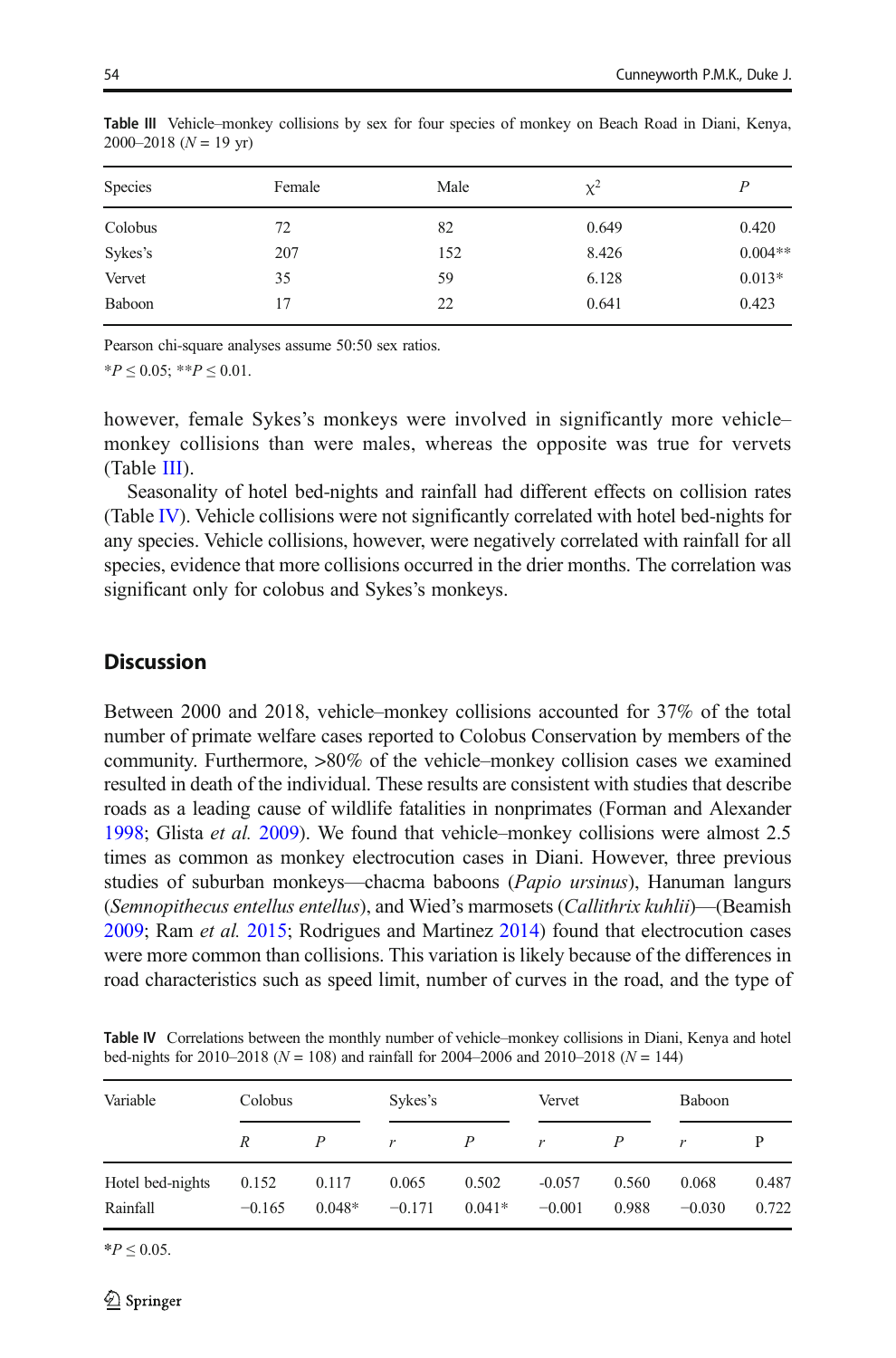roadside vegetation (Danks and Porter [2010;](#page-13-0) Lee et al. [2004](#page-14-0); Philcox et al. [1999\)](#page-14-0). Quantification of the infrastructure in future studies would allow comparisons of risk factors across sites.

There is evidence in primates and other taxa that vehicle–wildlife collisions occur at lower rates for arboreal species than for terrestrial species because arboreal species avoid descending to the ground to cross canopy gaps marked by roads (Caceres [2011](#page-12-0); Sosa and Schalk [2016](#page-15-0)). However, we found a different pattern that may be particular to the suburban setting: vehicle collisions with the more arboreal species, colobus and Sykes's monkeys, occurred at higher rates than those of the more terrestrial species, vervets and baboons. Baboons, the most terrestrial of the species, experienced the lowest rates of involvement in collisions. We suggest that degree of terrestrialism is the main predictor of collision rates of smaller monkeys  $\left( \langle 11 \text{ kg} \rangle \right)$ . However, it is unclear whether collisions with baboons occurred at the lowest rate due to their high degree of terrestrialism or to their large body mass (>15 kg). The low rate is at least partially due to driver behavior, as drivers tend to slow down to avoid hitting baboons (Amick [2018](#page-12-0)), presumably to prevent damage to the vehicle and injury to the occupants (Kioko *et al.* [2015\)](#page-14-0).

As noted earlier, collision rates were similar for Sykes's monkeys and vervets; however, we observed higher collision rates for female Sykes's monkeys compared to males whereas the reverse was found to be true for vervets. These species show differences in crossing risk, with Sykes's monkeys crossing at lower vehicle volumes and more quickly than vervets (Amick [2018\)](#page-12-0). It is possible that, within species, the sexes also differ in crossing behaviors (Hockings [2011\)](#page-13-0). Further investigation is needed in order to determine whether road crossing behavior plays a role in the sex biases observed in the current study. Additional contributing factors such as the differences in the social organization between these two species—one male vs. many male groups may also need exploring.

In Diani, colobus, Sykes's monkeys and vervets speedily cross the road whereas baboons typically walk along the road (Amick [2018](#page-12-0)). Consequently, only baboons socialize during road crossings. Though juvenile, subadult, and adult baboons are equally likely to be hit by a vehicle, the reasons for involvement in collisions may differ across age classes. For example, play behavior among baboon juveniles is thought to be partially responsible for collisions affecting this age class (Drews [1995](#page-13-0)) based on the assumption that play reduces vigilance behavior. Providing some support for this, one author of this paper (PC) observed a truck hitting a juvenile while it was play-chasing another. An increase in specific age-class risk could also apply to other social interactions such as intermale agonistic behavior (Ram *et al.* [2015\)](#page-14-0), but we have not observed this in Diani's baboons. The intentional targeting of baboons observed in Diani (P. Cunneyworth *pers. obs.*) and elsewhere (Drews [1995](#page-13-0)) raises the possibility that collisions with the largest individuals, the adult males  $(ca. 20 kg)$ , are because of the negative attitudes of drivers (Kioko *et al.* [2015](#page-14-0)) to this species.

Vehicle collisions were not influenced by hotel bed-nights, the variable we used as a proxy for vehicle volume. This was contrary to our prediction and findings for some other species (Laurance et al. [2009;](#page-14-0) Saeki and Macdonald [2004;](#page-14-0) Seiler [2005\)](#page-15-0). We derived the prediction from the assumption that there is a heightened collision risk when vehicle numbers rise because the distance between vehicles reduces. The weak correlation found between hotel bed-nights and collisions was likely due to changes in the roadside behavior of the monkeys. We suspect that with higher vehicle volumes,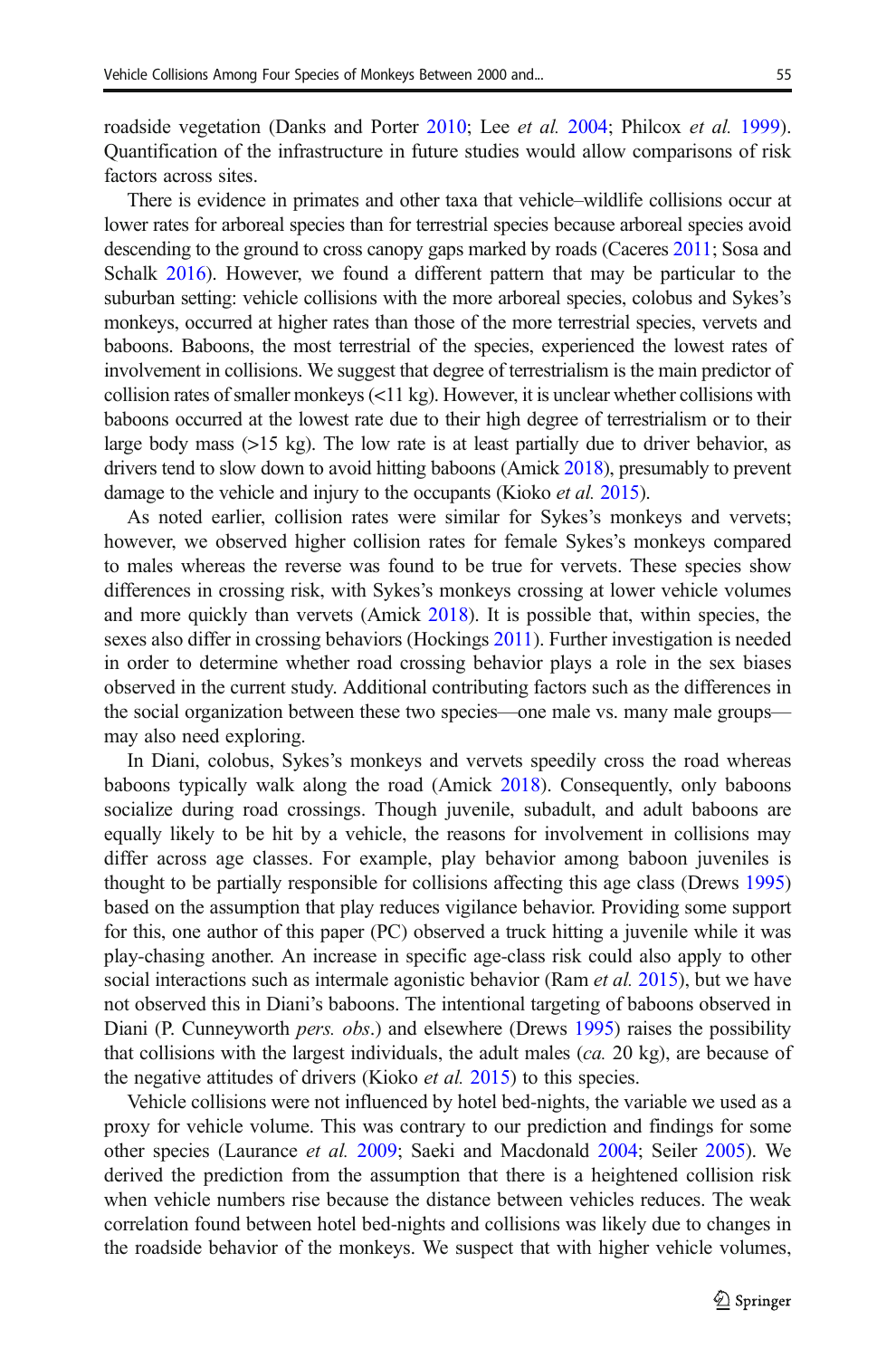monkeys abort road crossings (Amick [2018\)](#page-12-0) and use the artificial canopy bridges (Jacobs [2015\)](#page-13-0) more often than at lower vehicle volumes.

Vehicle collisions increased in frequency during drier months for all species of monkey in Diani. The negative correlation between collisions and rainfall has also been observed for kangaroos (Macropus rufus, M. giganteus, M. fuliginosus, M. robustus) in Australia (Klöcker et al. [2006\)](#page-14-0) and across taxa—amphibians, reptiles, birds, and mammals—in Columbia (De La Ossa-Nadjar and De La Ossa [2015](#page-13-0)). Authors of both articles linked this pattern to increases in road exposure risks as food resources become scarcer with decreasing rainfall. For kangaroos, vegetation growth near to the roadside persists well into the dry season because of the road drainage properties. As the roadside becomes an increasingly important food resource, this correspondingly increases the exposure of kangaroos to vehicles. For the multiple taxa in Columbia, animals are thought to cross the road more frequently with dry season foraging strategies.

During a road crossing study of monkeys in Diani, the researcher did not observe monkeys crossing the road during rainy events and on one occasion, baboons aborted their road crossing when rain began (Amick [2018\)](#page-12-0). This indicates that daily rainfall is negatively correlated with daily path length, yet studies have not found that relationship in Yunnan snub-nosed monkeys (Rhinopithecus bieti), Hilgerti's vervets (Chlorocebus pygerythrus hilgerti), and chacma baboons (Papio ursinus) (Baoping et al. [2009;](#page-12-0) Donaldson [2017](#page-13-0); Pebsworth *et al.* [2012](#page-14-0)). We suspect that the action and interaction of duration and type of rainfall (drizzle, rain, cloudburst) with daily path length explains the negative relationship between collisions and rainfall for Diani's monkeys and likely some other wildlife species.

Disproportionate impacts on population viability arise from varying rates of age class and sex involvement (Seiler [2006](#page-15-0); Steen and Gibbs [2004](#page-15-0)). Infants of all species have a lower impact on population viability, as their deaths lead to shortened interbirth intervals. As only 5% of vehicle–monkey collisions involved infants, this age class has a very low risk; however, the census data may be underreporting infants and obscuring this result in our analysis. Although juveniles are involved at the same rate as subadults and adults, this age class disproportionately contributes to population size stability (Gaillard et al. [1998](#page-13-0); Hatter and Janz [1994](#page-13-0)) and therefore may have longer-term implications for Diani's population viability. The cumulative impact of adult female involvement across species is also likely substantial, because their deaths result in the loss of their infants and young juveniles, as well as their own breeding potential. By contrast to these age and sex classes, the impact of adult male involvement varies by social structure. For colobus and Sykes's monkeys with one male groups, the loss of the breeding male risks infanticide with the arrival of new males during group takeover, while the loss of nonbreeding males would have little direct impact on the population.

The annual percentages of the population involved in vehicle–monkey collisions in Diani for all four monkey species fall within primate predation rates recorded in natural habitats (Hart [2007\)](#page-13-0). However, ecologically sustainable mortality is related to population growth rather than the percentage of the population removed. Therefore, we determined the annual growth rate of each species of monkey in order to determine if the number of annual births offsets the number of annual individuals removed, which in suburban areas may be different than for populations living in natural habitats. Sustainable mortality is <4% annually for primates because they reproduce slowly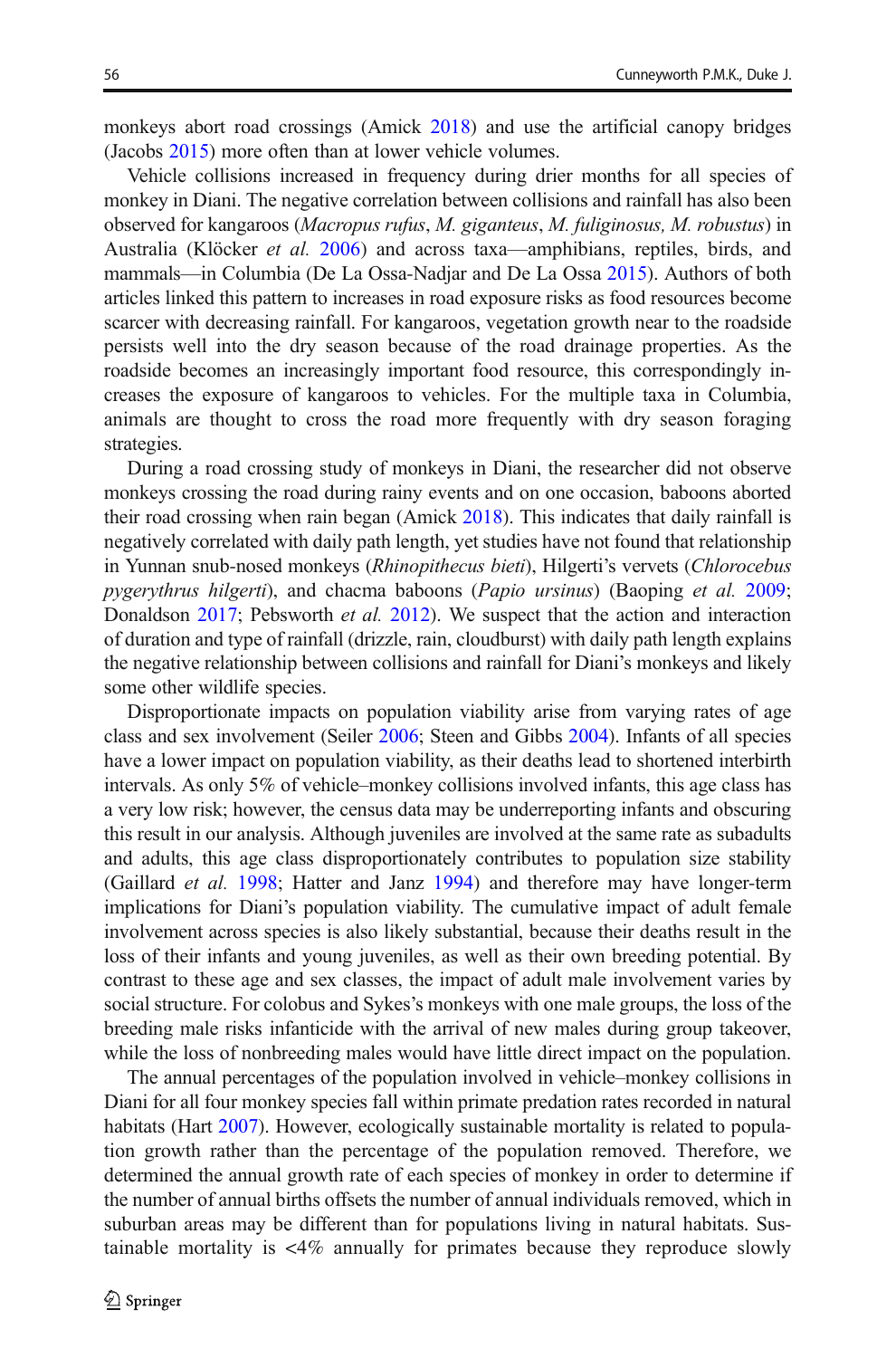<span id="page-12-0"></span>(Robinson and Bodmer [1999](#page-14-0)). Rates of vehicle collisions exceed this percentage in 2 yr for colobus and vervets and in 1 yr for Sykes's monkeys and baboons. Based on the constant annual growth rate, Sykes's monkeys and vervet populations appear to be increasing despite the impact of the road, indicating that these species can withstand the occasional year of higher mortality. The baboon population, which experienced low rates of vehicle collision, showed steady population growth. Vehicle collisions may, however, contribute to the negative population growth rate recorded in colobus. Assessing cumulative risk from multiple environmental stressors, rather than our single factor analysis, however, would better inform decision-based conservation strategies.

In conclusion, we present patterns of vehicle–monkey collisions for four species along a 10-km section of road through a suburban town with a 50 km/h speed limit. This study highlights the risks of roads for monkeys and shows that collision rates vary with species, age class, and, in some species, sex. A spatial analysis of collision locations would further advance the understanding of road-crossing risks to primates.

Acknowledgments We thank the Government of Kenya, Kenya Wildlife Service and the National Commission of Science, Technology and Innovation for supporting this research. This research was possible only because members of the Diani community responded to primate welfare cases. We thank Colobus Conservation, a PASA member sanctuary, for the use of the animal welfare dataset. We also thank Johnno Beakbane for the use of the rainfall dataset and Rachel Stokes for her input into the draft. Though we did not receive funding to carry out this research, Columbus Zoo, the International Primate Protection League (IPPL), and the African Network for Animal Welfare (ANAW) provide ongoing support for Colobus Conservation's emergency primate response service. The contributions of the anonymous reviewers and especially of the editor-in-chief, Dr. Joanna Setchell, were important to the development of this article.

Author Contributions PC conceived and designed the study. JD performed the original analysis of the dataset and wrote the first draft of the manuscript. PC added additional years to the dataset and developed the analyses and the discussion. PC wrote the final version of the manuscript. Both authors gave final approval for publication.

# References

- Altmann, J., Hausfater, G., & Altmann, S. A. (1985). Demography of Amboseli baboons. American Journal of Primatology, 8, 113–125.
- Amick, D. (2018). Road crossing behaviour of four wild primate species in Diani, Kenya. Master's thesis, University of Roehampton, UK.
- Anderson, J. (2005). Habitat fragmentation and metapopulation dynamics of the Angola black-and-white colobus (Colobus angolensis palliatus) in coastal Kenya. PhD thesis, University of London, UK.
- Armstrong, R. A. (2014). When to use the Bonferroni correction. Ophthalmic & Physiological Optics, 34(5), 502–508. [https://doi.org/10.1111/opo.12131.](https://doi.org/10.1111/opo.12131)
- Baoping, R., Ming, L., Yongcheng, L., & Fuwen, W. (2009). Influence of day length, ambient temperature, and seasonality on daily travel distance in the Yunnan snub-nosed monkey at Jinsichang, Yunnan, China. American Journal of Primatology, 71(3), 233–241. [https://doi.org/10.1002/ajp.20641.](https://doi.org/10.1002/ajp.20641)
- Barrientos, R., & Bolonio, L. (2009). The presence of rabbits adjacent to roads increases polecat road mortality. Biodiversity and Conservation, 18(2), 405–418. <https://doi.org/10.1007/s10531-008-9499-9>.
- Beamish, E. K. (2009). Causes and consequences of mortality and mutilation in the Cape Peninsula baboon population, South Africa. Master's thesis, University of Cape Town, South Africa.
- Caceres, N. C. (2011). Biological characteristics influence mammal road kill in an Atlantic Forest-Cerrado interface in south-western Brazil. The Italian Journal of Zoology, 78(3), 379–389. [https://doi.org/10.1080](https://doi.org/10.1080/11250003.2011.566226) [/11250003.2011.566226](https://doi.org/10.1080/11250003.2011.566226).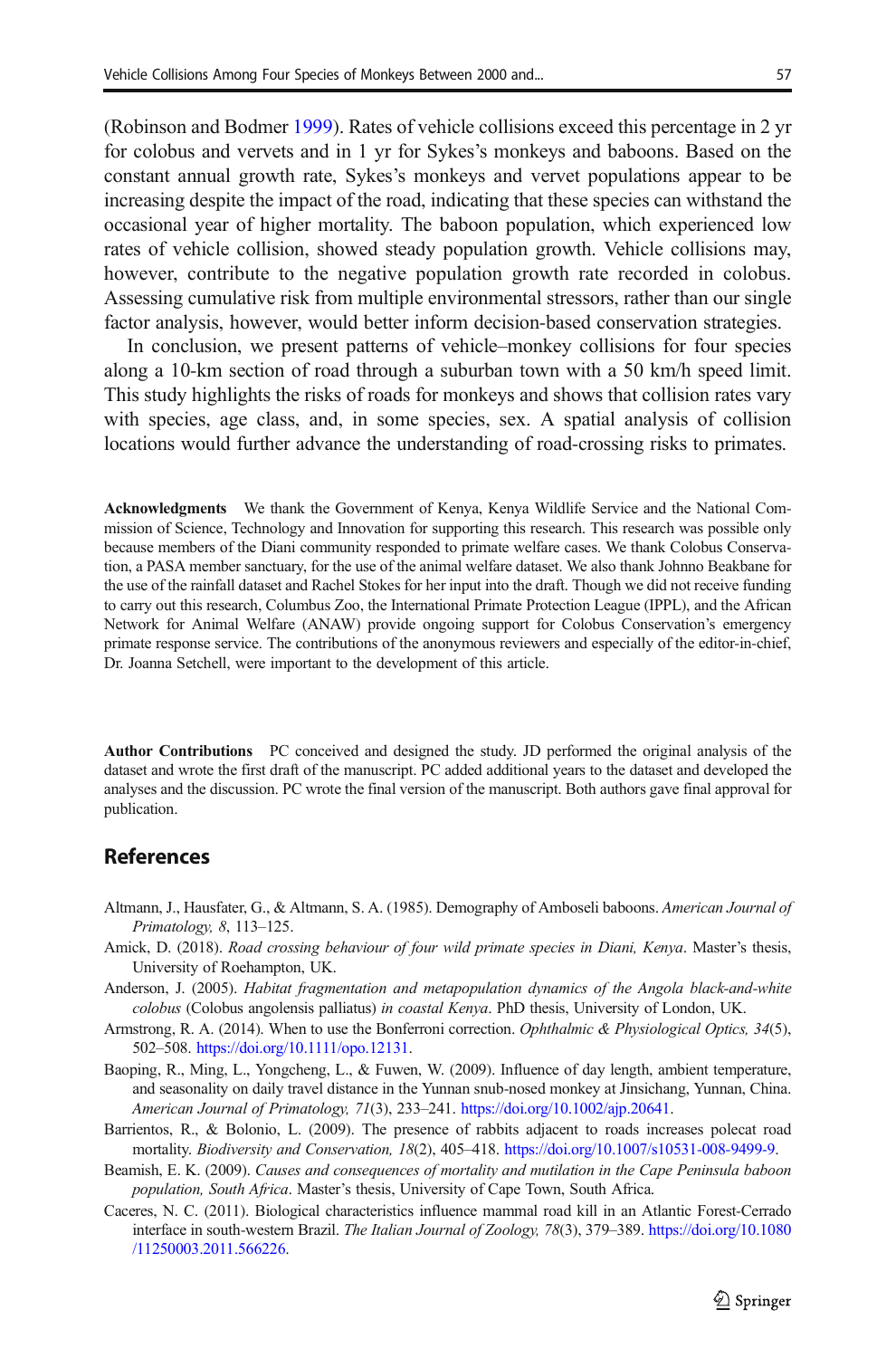- <span id="page-13-0"></span>Cheney, D. L., Seyfarth, R, M., Andelman, S, J., & Lee, P. C. (1988). Reproductive success in vervet monkeys. In H. T Clutton-Brock(Ed.), Reproductive success: Studies of individual variation in contrasting breeding systems (pp. 384–402). Chicago: University of Chicago.
- Coleman, B. T., & Hill, R. A. (2014). Biogeographic variation in the diet and behaviour of Cercopithecus mitis. Folia Primatologica, 85(5), 319–334. <https://doi.org/10.1159/000368895>.
- Colino-Rabanal, V. J., Langen, T. A., Peris, S. J., & Lizana, M. (2018). Ungulate: Vehicle collision rates are associated with the phase of the moon. Biodiversity and Conservation, 27(3), 681–694. [https://doi.](https://doi.org/10.1007/s10531-017-1458-x) [org/10.1007/s10531-017-1458-x](https://doi.org/10.1007/s10531-017-1458-x).
- Danks, Z. D., & Porter, W. F. (2010). Temporal, spatial, and landscape habitat characteristics of moose–vehicle collisions in western Maine. Journal of Wildlife Management, 74(6), 1229–1241. [https://doi.org/10.2193](https://doi.org/10.2193/2008-358) [/2008-358.](https://doi.org/10.2193/2008-358)
- De La Ossa-Nadjar, O., & De La Ossa, J. V. (2015). Vehicle collisions with wild fauna on the two roads that pass through the Montes De María, Sucre, Colombia. Revista U.D.C.A. Actualidad & Divulgación Científica, 18(2), 503–511.
- Dodd, N. L., Gagnon, J. W., Boe, S., & Schweinsbury, R. E. (2005). Characteristics of elk-vehicle collisions and comparison to GPS-determined highway crossing patterns. In *ICOET Proceedings* (pp. 461–477). UC Davis: Road Ecology Center. https://escholarship.org/uc/item/5r37r5bm
- Donaldson, A. (2017). Rehabilitation release of vervet monkeys (Chlorocebus pygerythrus hilgerti) in south coast Kenya: A scientific approach. PhD thesis, Durham University, UK.
- Dreiss, A. N., Cote, J., Richard, M., Federici, P., & Clobert, J. (2010). Age- and sex-specific response to population density and sex ratio. Behavioral Ecology, 21(2), 356–364. [https://doi.org/10.1093](https://doi.org/10.1093/beheco/arp198) [/beheco/arp198](https://doi.org/10.1093/beheco/arp198).
- Drews, C. (1995). Road kills of animals by public traffic in Mikumi National Park, Tanzania, with notes on baboon mortality. African Journal of Ecology, 33(2), 89–100.
- Dunham, N. T., & McGraw, W. S. (2014). Positional behavior and habitat use of Peters' Angola black and white colobus monkey (Colobus angolensis palliatus). African Primates, 14, 1-14.
- Fahrig, L., & Rytwinski, T. (2009). Effects of roads on animal abundance: An empirical review and synthesis. Ecology and Society, 14(1), 1–20.
- Forman, R. T. T., & Alexander, L. E. (1998). Roads and their major ecological effects. Annual Review of Ecology and Systematics, 29(1), 207–231. [https://doi.org/10.1146/annurev.ecolsys.29.1.207.](https://doi.org/10.1146/annurev.ecolsys.29.1.207)
- Gaillard, J. M., Festa-Bianchet, M., & Yoccoz, N. G. (1998). Population dynamics of large herbivores: Variable recruitment with constant adult survival. Trends in Ecology & Evolution, 13(2), 58–63. [https://doi.org/10.1016/S0169-5347\(97\)01237-8](https://doi.org/10.1016/S0169-5347(97)01237-8).
- Glista, D. J., DeVault, T. L., & DeWoody, J. A. (2009). A review of mitigation measures for reducing wildlife mortality on roadways. Landscape and Urban Planning, 91(1), 1–7. [https://doi.org/10.1016/j.](https://doi.org/10.1016/j.landurbplan.2008.11.001) [landurbplan.2008.11.001.](https://doi.org/10.1016/j.landurbplan.2008.11.001)
- Hart, D. (2007). Predation on primates: A biogeographical analysis. In S. Gursky-Doyen & K. A. I. Nekaris (Eds.), Primate anti-predator strategies, Developments in Primatology: Progress and Prospects (pp. 27– 59). New York: Springer Science+Business Media. [https://doi.org/10.1007/978-0-387-34810-0.](https://doi.org/10.1007/978-0-387-34810-0)
- Harvey, P. H., Martin, R. D., & Clutton-Brock, T. H. (1987). Life histories in comparative perspective. In B. Smuts, D. L. Cheney, R. Seyfarth, R. Wrangham, & T. T. Struhsaker (Eds.), Primate societies (pp. 181– 196). Chicago: University of Chicago.
- Hatter, I. W., & Janz, D. W. (1994). Apparent demographic changes in black-tailed deer associated with wolf control on northern Vancouver Island. Canadian Journal of Zoology, 72(5), 878–884. [https://doi.](https://doi.org/10.1139/z94-119) [org/10.1139/z94-119](https://doi.org/10.1139/z94-119).
- Hetman, M., Kubicka, A. M., Sparks, T. H., & Tryjanowski, P. (2019). Road kills of non-human primates: A global view using a different type of data. Mammal Review, 1–8. [https://doi.org/10.1111/mam.12158.](https://doi.org/10.1111/mam.12158)
- Hockings, K. J. (2011). Behavioral flexibility and division of roles in chimpanzee road-crossing. In T. Matsuzawa, T. Humle, & Y. Sugiyama (Eds.), The chimpanzees of Bossou and Nimba, Primatology Monographs (pp. 221–229). Tokyo: Springer. [https://doi.org/10.1007/978-4-431-53921-6\\_24](https://doi.org/10.1007/978-4-431-53921-6_24).
- Isbell, L. A., Young, T. P., Jaffe, K. E., Carlson, A. A., & Chancellor, R. L. (2009). Demography and life histories of sympatric patas monkeys, Erythrocebus patas, and vervets, Cercopithecus aethiops, in Laikipia, Kenya. International Journal of Primatology, 30(1), 103–124. [https://doi.org/10.1007/s10764-](https://doi.org/10.1007/s10764-009-9332-7) [009-9332-7.](https://doi.org/10.1007/s10764-009-9332-7)
- Jacobs, A. (2015). Factors affecting the prevalence of road and canopy bridge crossings by primates in Diani Beach, Kenya. Master's thesis, University of Kent, UK.
- Kenya National Bureau of Statistics (2018). 2018 Economic survey. Kwale County, Kenya: KNBS.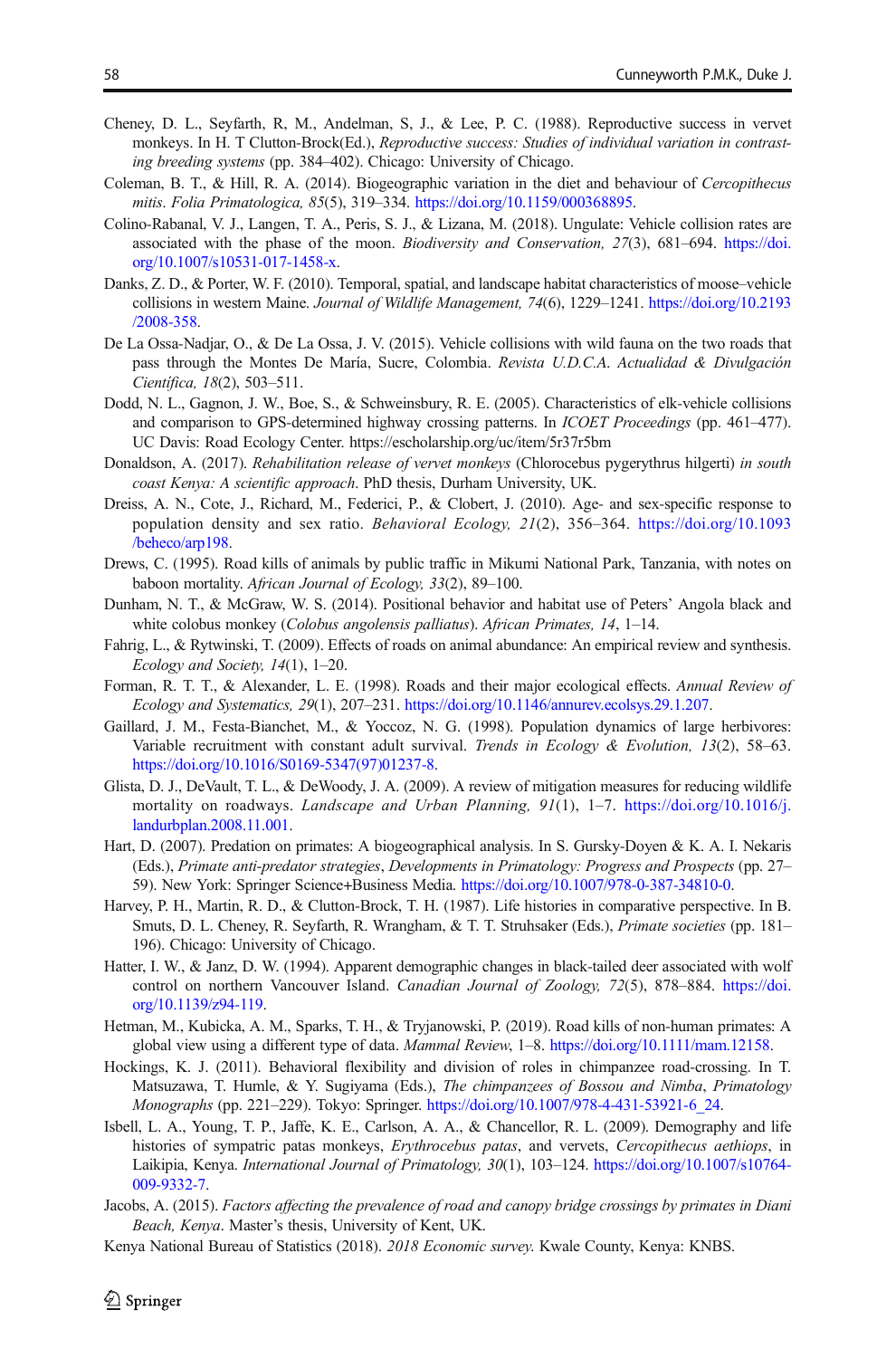- <span id="page-14-0"></span>Kioko, J., Kiffner, C., Phillips, P., Patterson-Abrolat, C., & Katers, S. (2015). Driver knowledge and attitudes on vehicle collisions in Northern Tanzania. Tropical Conservation Science, 8(2), 352–366. [https://doi.](https://doi.org/10.1177/194008291500800206) [org/10.1177/194008291500800206.](https://doi.org/10.1177/194008291500800206)
- Kitegile, A. (2016). The influence of age, size and sex on feeding in vellow baboons: Sexual segregation but not as we know it. PhD thesis, Anglia Ruskin University, UK.
- Klöcker, U., Croft, D. B., & Ramp, D. (2006). Frequency and causes of kangaroo-vehicle collisions on an Australian outback highway. Wildlife Research, 33(1), 5–15. <https://doi.org/10.1071/WR04066>.
- Laurance, W. F., Goosem, M., & Laurance, S. G. W. (2009). Impacts of roads and linear clearings on tropical forests. Trends in Ecology & Evolution, 24(12), 659–669. [https://doi.org/10.1016/j.tree.2009.06.009.](https://doi.org/10.1016/j.tree.2009.06.009)
- Lee, E., Klöcker, U., Croft, D., & Ramp, D. (2004). Kangaroo-vehicle collisions in Australia's sheep rangelands, during and following drought periods. Australian Mammalogy, 26(2), 215–226. [https://doi.](https://doi.org/10.1071/am04215) [org/10.1071/am04215](https://doi.org/10.1071/am04215).
- Mysterud, A. (2004). Temporal variation in the number of car-killed red deer Cervus elaphus in Norway. Wildlife Biology, 10(3), 203–211. <https://doi.org/10.2981/wlb.2004.026>.
- Napier, J. R., & Napier, P. H. (1985). The natural history of the primates. Wallingford: Gem Publishing Company (Oxon).
- Olson, D. D., Bissonette, J. A., Cramer, P. C., Bunnell, K. D., Coster, D. C., & Jackson, P. J. (2014). Vehicle collisions cause differential age and sex-specific mortality in mule deer. Advances in Ecology, 1–10. [https://doi.org/10.1155/2014/971809.](https://doi.org/10.1155/2014/971809)
- Pebsworth, P. A., MacIntosh, A. J. J., Morgan, H. R., & Huffman, M. A. (2012). Factors influencing the ranging behavior of Chacma baboons (Papio hamadryas ursinus) living in a human-modified habitat. International Journal of Primatology, 33(4), 872–887. <https://doi.org/10.1007/s10764-012-9620-5>.
- Philcox, C. K., Grogan, A. L., & Macdonald, D. W. (1999). Patterns of otter Lutra lutra road mortality in Britain. Journal of Applied Ecology, 36(5), 748–762.
- Polak, T., Rhodes, J. R., Jones, D., & Possingham, H. P. (2014). Optimal planning for mitigating the impacts of roads on wildlife. Journal of Applied Ecology, 51(3), 726–734. [https://doi.org/10.1111/1365-](https://doi.org/10.1111/1365-2664.12243) [2664.12243.](https://doi.org/10.1111/1365-2664.12243)
- Ram, C., Sharma, G., & Rajpurohit, L. S. (2015). Mortality and threats to Hanuman langurs (Semnopithecus entellus entellus) in and around Jodhpur (Rajasthan). Indian Forester, 141(19), 1042–1045.
- Ramp, D., Caldwell, J., Edwards, K. A., Warton, D., & Croft, D. B. (2005). Modelling of wildlife fatality hotspots along the Snowy Mountain Highway in New South Wales, Australia. Biological Conservation, 126(4), 474–490. [https://doi.org/10.1016/j.biocon.2005.07.001.](https://doi.org/10.1016/j.biocon.2005.07.001)
- Robinson, J. G., & Bodmer, R. E. (1999). Towards wildlife management in tropical forests. Journal of Wildlife Management, 63(1), 1–13.
- Rodrigues, N. N., & Martinez, R. A. (2014). Wildlife in our backyard: interactions between Wied's marmoset Callithrix kuhlii (Primates: Callithrichidae) and residents of Ilhéus, Bahia, Brazil. Wildlife Biology, 20(2), 91–96. <https://doi.org/10.2981/wlb.13057>.
- Rose, M. D. (1979). Positional behavior of natural populations: Some quantitative results of a field study of Colobus guereza and Cercopithecus aethiops. In M. E. Morbeck, H. Preuschoft, & G. Gomberg (Eds.), Environment, behavior and morphology: Dynamic interactions in primates (pp. 75–93). New York: Gustav Fischer.
- Saeki, M., & Macdonald, D. W. (2004). The effects of traffic on the raccoon dog (Nyctereutes procyonoides viverrinus) and other mammals in Japan. Biological Conservation, 118(5), 559–571. [https://doi.](https://doi.org/10.1016/j.biocon.2003.10.004) [org/10.1016/j.biocon.2003.10.004.](https://doi.org/10.1016/j.biocon.2003.10.004)
- Saenz-de-Miera, O., & Rosselló, J. (2012). The responsibility of tourism in traffic congestion and hypercongestion: A case study from Mallorca, Spain. Tourism Management, 33(2), 466–479. [https://doi.](https://doi.org/10.1016/j.tourman.2011.06.015) [org/10.1016/j.tourman.2011.06.015](https://doi.org/10.1016/j.tourman.2011.06.015).
- Schindler, S., Tuljapurkar, S., Gaillard, J.-M., & Coulson, T. (2012). Linking the population growth rate and the age-at-death distribution. Theoretical Population Biology, 82(4), 244–252. [https://doi.org/10.1016/j.](https://doi.org/10.1016/j.freeradbiomed.2008.10.025) [freeradbiomed.2008.10.025](https://doi.org/10.1016/j.freeradbiomed.2008.10.025).
- Schipper, J., & Burgess, N. (2004). Northern Zanzibar–Inhambane Coastal Forest Mosaic. In N. Burgess, J. D. Hales, E. Underwood, E. Dinerstein, D. Olson, et al (Eds.), Terrestrial ecoregions of Africa and Madagascar: A conservation assessment (pp. 252–253). Washington, DC: World Wildlife Fund and Island Press.
- Schorcht, W., Bontadina, F., & Schaub, M. (2009). Variation of adult survival drives population dynamics in a migrating forest bat. Journal of Animal Ecology, 78(6), 1182–1190. [https://doi.org/10.1111/j.1365-](https://doi.org/10.1111/j.1365-2656.2009.01577.x) [2656.2009.01577.x.](https://doi.org/10.1111/j.1365-2656.2009.01577.x)
- Schwab, A. C., & Zandbergen, P. A. (2011). Vehicle-related mortality and road crossing behavior of the Florida panther. Applied Geography, 31(2), 859–870. [https://doi.org/10.1016/j.apgeog.2010.10.015.](https://doi.org/10.1016/j.apgeog.2010.10.015)